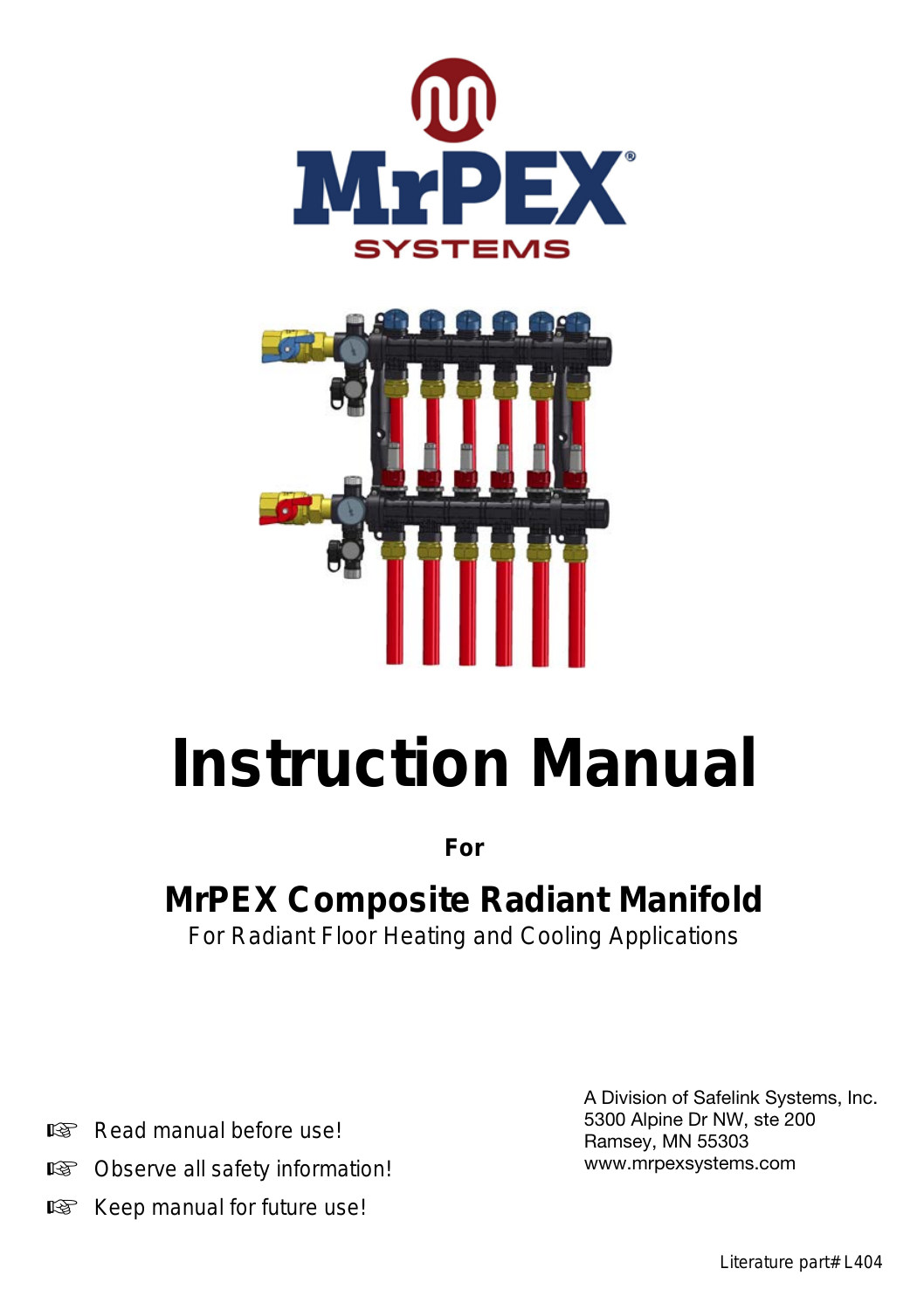# **Contents**

| 1              |     |  |  |  |  |
|----------------|-----|--|--|--|--|
| $\overline{2}$ |     |  |  |  |  |
|                | 2.1 |  |  |  |  |
|                | 2.2 |  |  |  |  |
|                | 2.3 |  |  |  |  |
|                | 2.4 |  |  |  |  |
|                | 2.5 |  |  |  |  |
|                | 2.6 |  |  |  |  |
| 3              |     |  |  |  |  |
| 4              |     |  |  |  |  |
| 5              |     |  |  |  |  |
|                | 5.1 |  |  |  |  |
|                | 5.2 |  |  |  |  |
|                | 5.3 |  |  |  |  |
| 6              |     |  |  |  |  |
| 7              |     |  |  |  |  |
| 8              |     |  |  |  |  |
| 9              |     |  |  |  |  |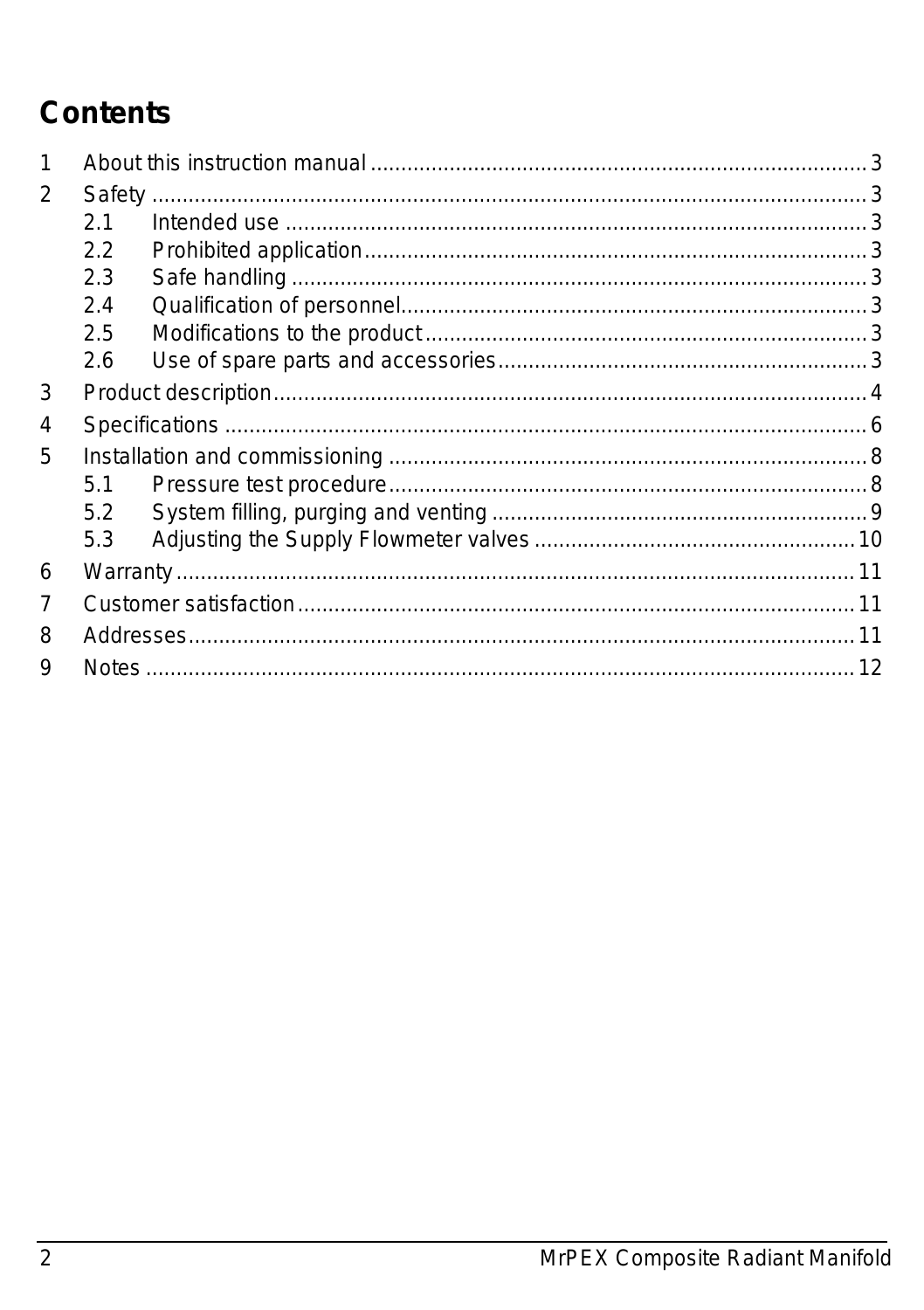## <span id="page-2-0"></span>**1 About this instruction manual**

This instruction manual is part of the product.

- $\blacktriangleright$  Read this manual before using the product.
- $\blacktriangleright$  Keep this manual during the entire service life of the product and always have it readily available for reference.
- Always hand this manual over to future owners or users of the product.

## <span id="page-2-1"></span>**2 Safety**

#### <span id="page-2-2"></span>**2.1 Intended use**

This Composite Manifold may only be used in radiant heating and cooling systems with a maximum concentration of 50% propylene glycol in the water.

Any use other than the use explicitly stated in this instruction manual is not permitted.

#### <span id="page-2-3"></span>**2.2 Prohibited application**

This Composite Manifold must never be used for the distribution of drinking (potable) water.

#### <span id="page-2-4"></span>**2.3 Safe handling**

This product is manufactured in accordance with all applicable safety regulations. Each unit is subjected to a function and safety test at the factory prior to shipment.

 $\triangleright$  Operate the product only when it is in good condition. Always follow instructions in this manual, all pertinent local and national codes and guidelines, as well as health and safety regulations.

#### <span id="page-2-5"></span>**2.4 Qualification of personnel**

The product may only be installed, commissioned, operated, maintained, shut down and disposed of by qualified personnel.

#### <span id="page-2-6"></span>**2.5 Modifications to the product**

Changes or modifications to the product may lead to malfunction and are prohibited for safety reasons.

#### <span id="page-2-7"></span>**2.6 Use of spare parts and accessories**

Use of unsuitable spare parts and accessories may cause damage to the product.

 Use only the manufacturer's genuine spare parts and accessories.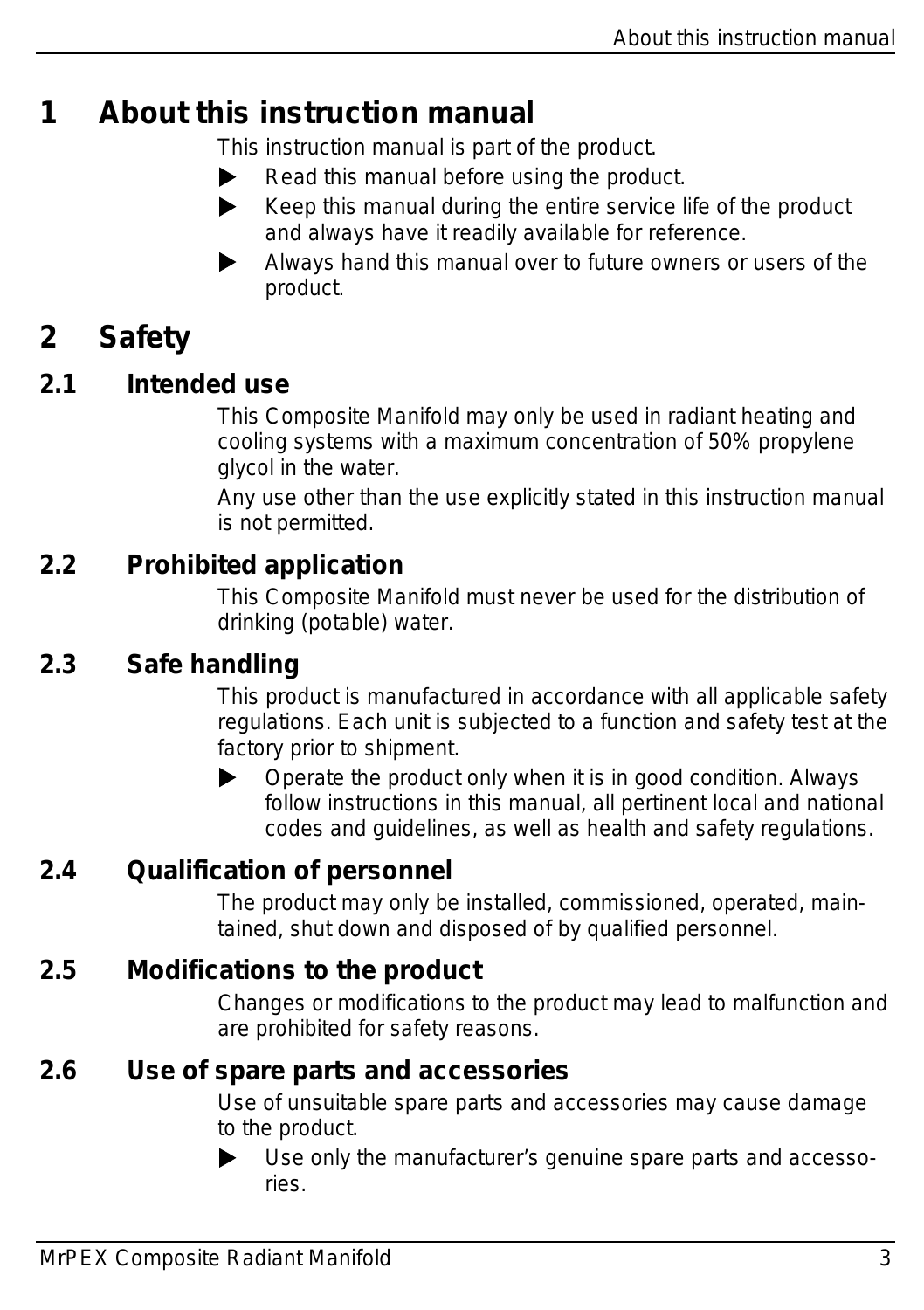<span id="page-3-0"></span>

*Fig. 1: Composite Manifold*

| # | Part#   | <b>Description</b>                                      | <b>Type</b> | Unit     |
|---|---------|---------------------------------------------------------|-------------|----------|
|   | 3810001 | Composite Manifold Sections, Valve & Flow-<br>meter     | 1 Loop      | Each     |
|   | 3810002 | Composite Manifold Sections, Valve & Flow-<br>meter     | 2 Loop      | Each     |
|   | 3810003 | Composite Manifold Sections, Valve & Flow-<br>meter     | 3 Loop      | Each     |
| 2 | 3810007 | Composite Manifold Body Extension Set                   |             | Set of 2 |
| 3 | 3810010 | Drain Valve for #3810009, spare part                    |             | Set of 2 |
| 4 | 3810014 | Composite Manifold Isolation ball-valves,<br>spare part |             | Set of 2 |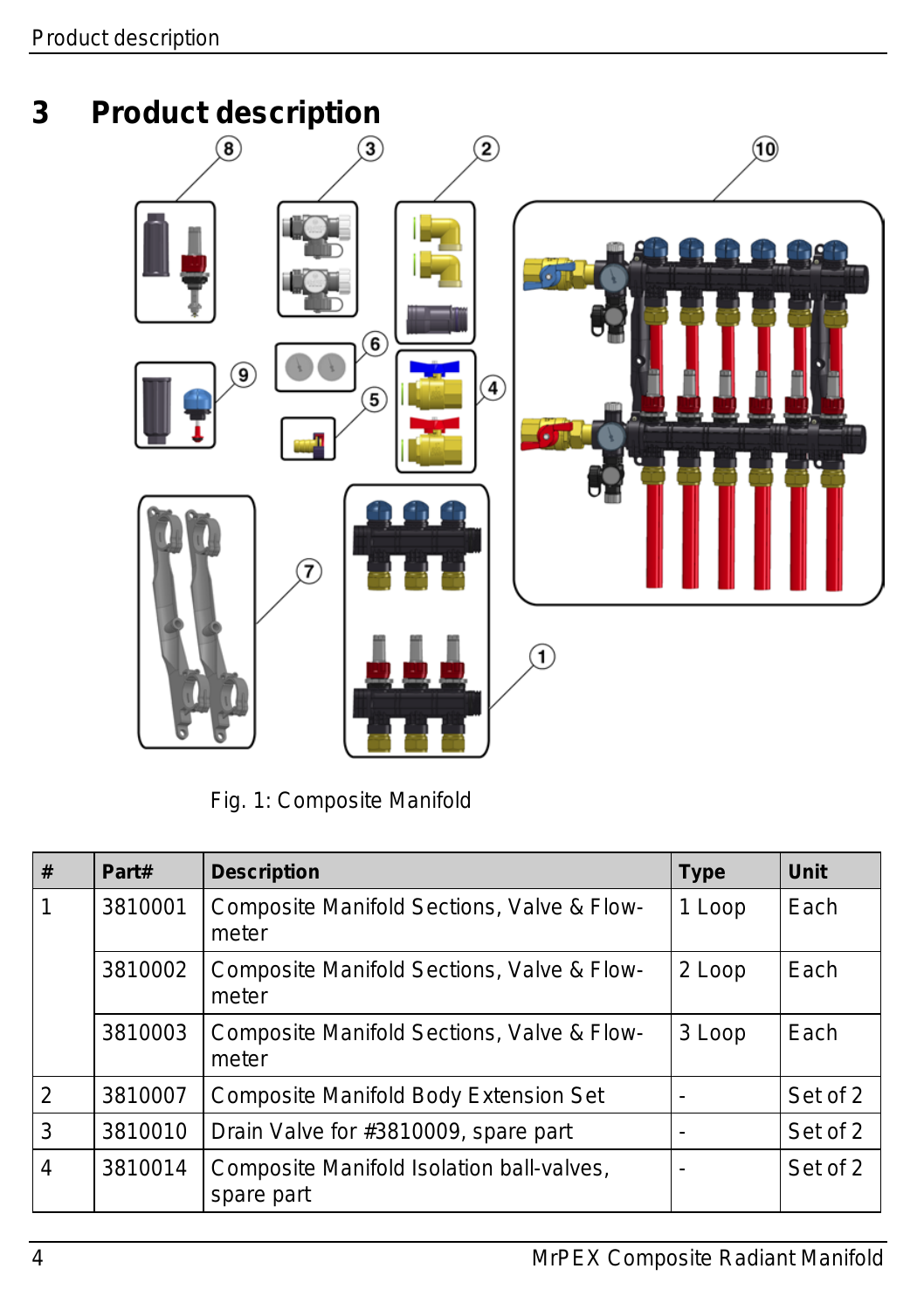| 5  | 3810015 | Hose connector for drain valve, spare part                    | ÷,      | Each     |
|----|---------|---------------------------------------------------------------|---------|----------|
| 6  | 3810016 | Composite Manifold Thermometer, spare part                    | ä,      | Set of 2 |
| 7  | 3810171 | Composite Manifold Bracket, spare part                        | L.      | Set of 2 |
| 8  | 3810172 | Composite Manifold Supply flowmeter valve,<br>spare part      |         | Each     |
| 9  | 3810174 | Composite Manifold Return valve, spare part                   | ÷,      | Each     |
| 10 | 3810200 | Composite Manifold, Valve & Flowmeter,<br><b>Complete Kit</b> | 2 Loop  | Each     |
|    | 3810300 | Composite Manifold, Valve & Flowmeter,<br><b>Complete Kit</b> | 3 Loop  | Each     |
|    | 3810400 | Composite Manifold, Valve & Flowmeter,<br><b>Complete Kit</b> | 4 Loop  | Each     |
|    | 3810500 | Composite Manifold, Valve & Flowmeter,<br><b>Complete Kit</b> | 5 Loop  | Each     |
|    | 3810600 | Composite Manifold, Valve & Flowmeter,<br><b>Complete Kit</b> | 6 Loop  | Each     |
|    | 3810700 | Composite Manifold, Valve & Flowmeter,<br><b>Complete Kit</b> | 7 Loop  | Each     |
|    | 3810800 | Composite Manifold, Valve & Flowmeter,<br><b>Complete Kit</b> | 8 Loop  | Each     |
|    | 3810900 | Composite Manifold, Valve & Flowmeter,<br>Complete Kit        | 9 Loop  | Each     |
|    | 3811000 | Composite Manifold, Valve & Flowmeter,<br><b>Complete Kit</b> | 10 Loop | Each     |
|    | 3811100 | Composite Manifold, Valve & Flowmeter,<br><b>Complete Kit</b> | 11 Loop | Each     |
|    | 3811200 | Composite Manifold, Valve & Flowmeter,<br><b>Complete Kit</b> | 12 Loop | Each     |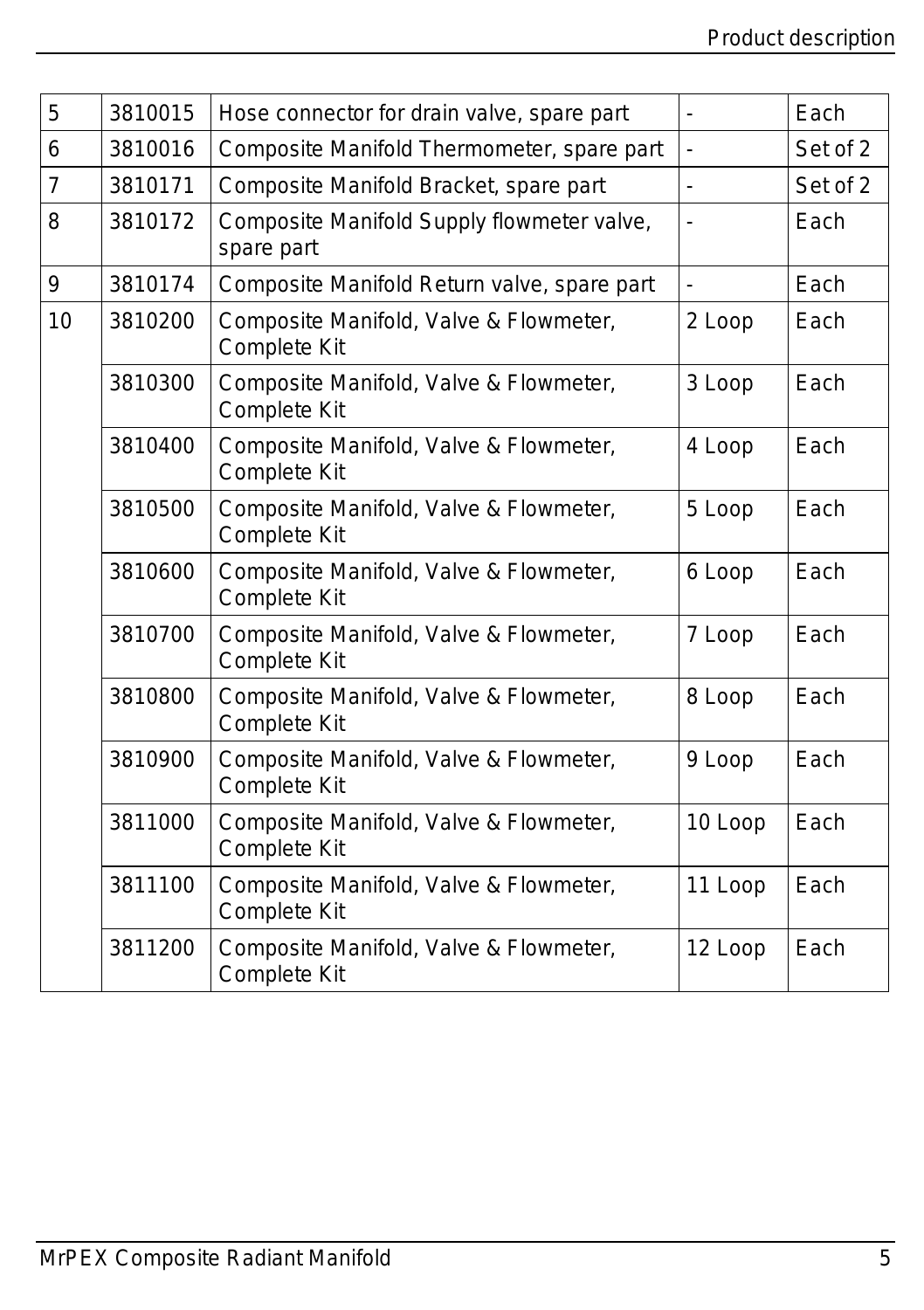# <span id="page-5-0"></span>**4 Specifications**

|  |  | Table 1: Specifications |
|--|--|-------------------------|
|--|--|-------------------------|

| <b>Parameter</b>                      | Value                                                                                                                                                                                      |
|---------------------------------------|--------------------------------------------------------------------------------------------------------------------------------------------------------------------------------------------|
| Oxygen tightness                      | Accordant to DIN 4726 regarding plastic pipes<br>$[5, 0.10 \text{ g/(m}^3 \times \text{d})], [5, 0.10 \times 10^3 \text{ oz/(cft x d)}]$                                                   |
| Main connection                       | 1" NPT                                                                                                                                                                                     |
| Heating circuit connection            | EK 20 (G3/4 Eurokonus)                                                                                                                                                                     |
| Operating temperature and<br>pressure | Max. 140 $\degree$ F at 87 psi or 60 $\degree$ C at 6 bar<br>Max. 158 °F at 72 psi or 70 °C at 5 bar<br>Max. 176 °F at 58 psi or 80 °C at 4 bar<br>Max. 194 °F at 44 psi or 90 °C at 3 bar |
| Manifold flow                         | $15.4$ gpm                                                                                                                                                                                 |
| <b>Branch Cv-value</b>                | $1.35$ gpm                                                                                                                                                                                 |
| Available sizes                       | 2-12 Heating circuits                                                                                                                                                                      |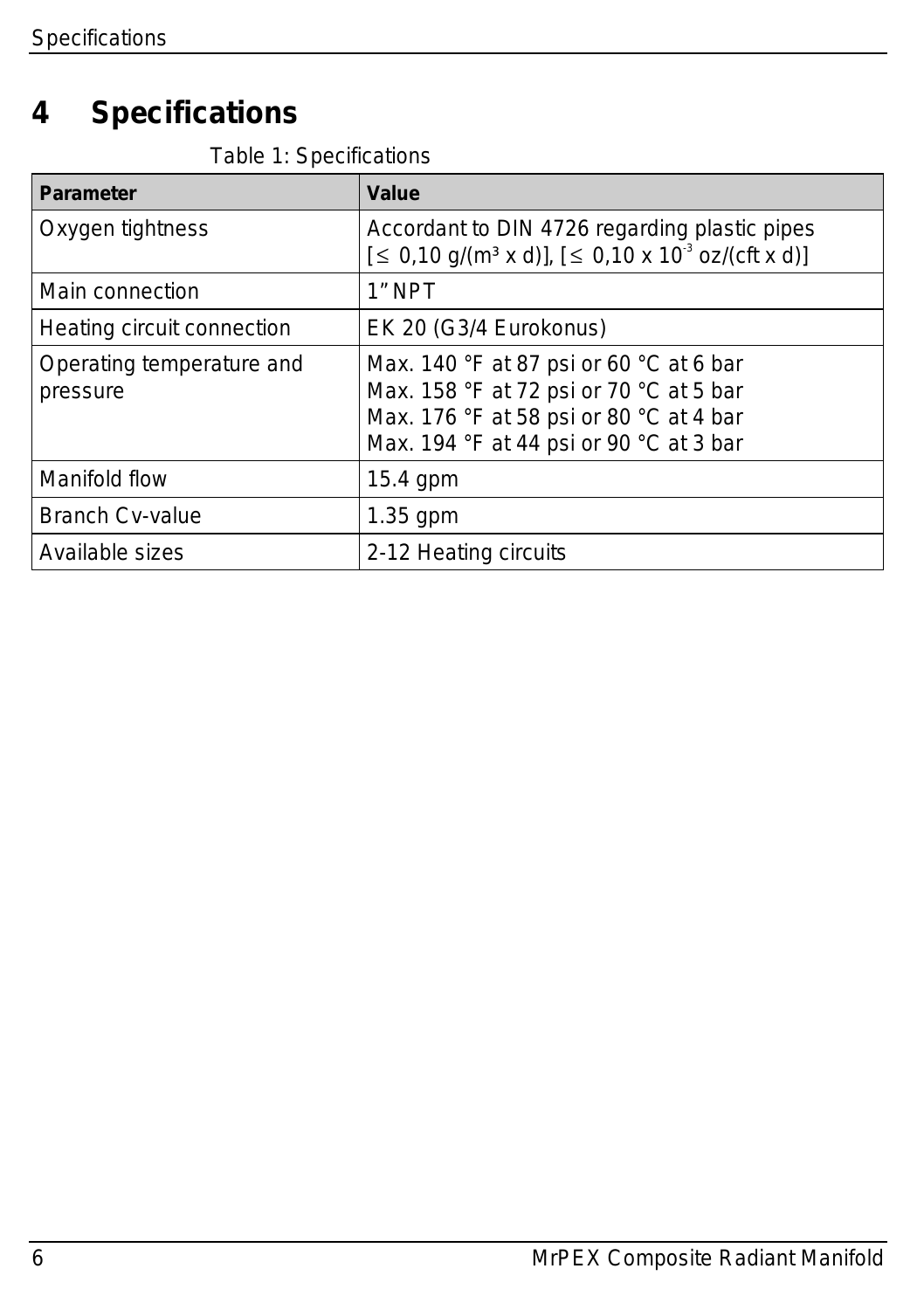| <b>Heating circuits</b> | $\mathbf{2}$            | 3     |       | 4     |       | 5     |        | 6     |        |
|-------------------------|-------------------------|-------|-------|-------|-------|-------|--------|-------|--------|
| Distance A              | 3.125                   | 5.125 |       | 5.125 |       | 5.125 |        |       | 5.125  |
| <b>Distance B</b>       | 4.000                   | 4.000 |       | 4.000 |       | 6.000 |        |       | 6.000  |
| Distance C              | 5.000<br>3.000<br>3.000 |       |       | 5.000 |       | 5.000 |        |       |        |
| Distance D              | 1.000                   | 1.000 | 2.875 |       |       | 2.875 |        | 2.875 |        |
|                         |                         |       |       |       |       |       |        |       |        |
| <b>Heating circuits</b> | $\overline{7}$          | 8     | 9     |       | 10    |       | 11     |       | 12     |
| <b>Distance A</b>       | 7.125                   | 7.125 | 7.125 |       | 9.000 |       | 9.000  |       | 9.000  |
| <b>Distance B</b>       | 7.875                   | 7.875 | 9.875 |       | 9.875 |       | 11.875 |       | 11.875 |
| Distance C              | 5.000                   | 7.000 | 7.000 |       | 7.000 |       | 7.000  |       | 9.000  |
| Distance D              | 2.875                   | 4.875 | 4.875 |       | 4.875 |       | 4.875  |       | 6.875  |

Note: Dimensions shown on this page are rounded to closest 1/8".









*Fig. 2: Manifold dimensions*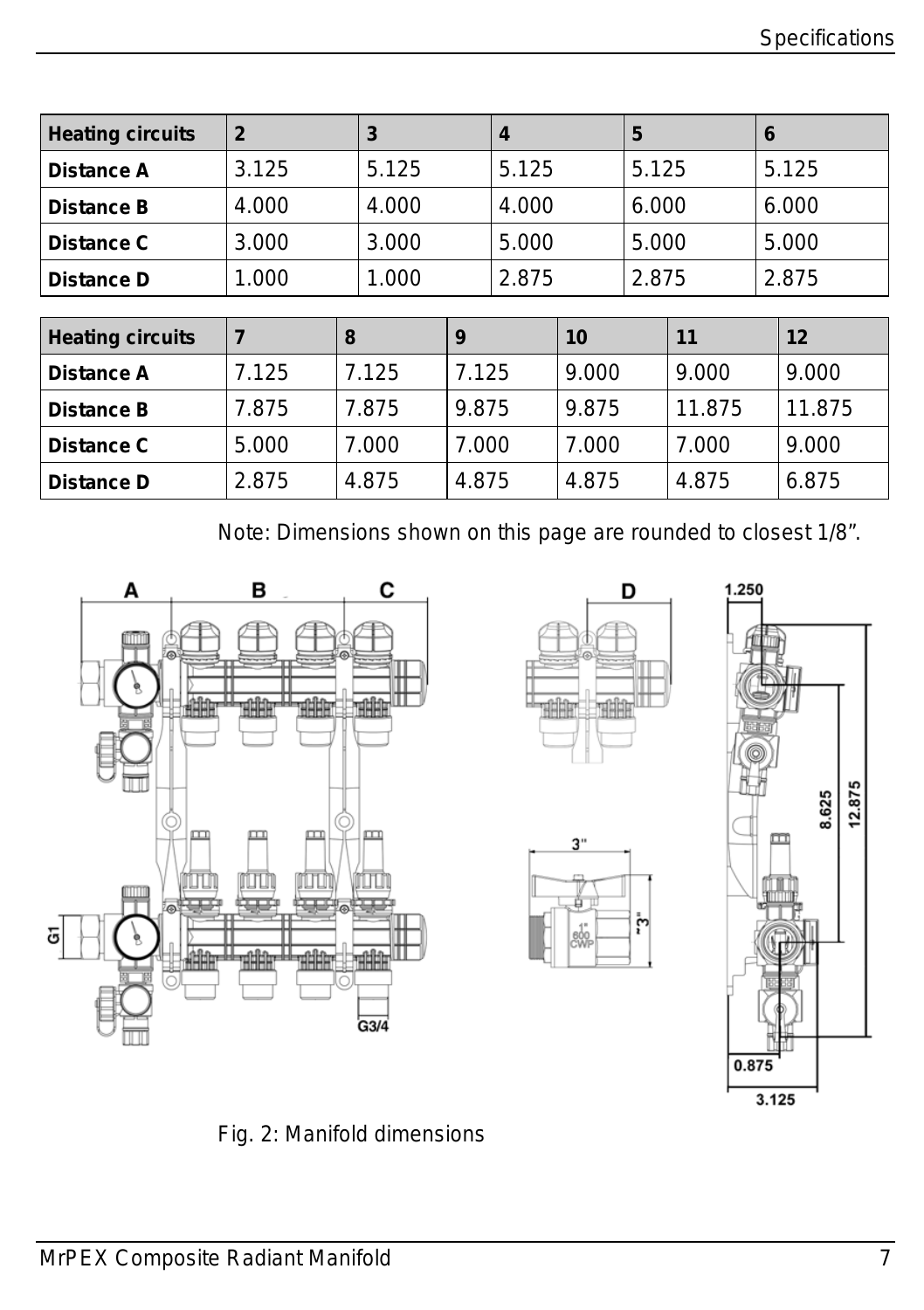## <span id="page-7-0"></span>**5 Installation and commissioning**

Composite Manifold can be installed in a cabinet or mounted directly to the wall. Manifold can be mounted upside down, however, this will slightly impact the readout of the flowmeters.

1. Snap in manifold. The Return manifold (**1**) is arranged at a slight angle, the supply manifold (**2**) is straight.



2. Snap bracket to the top and fix it with a screw.



#### <span id="page-7-1"></span>**5.1 Pressure test procedure**

- 1. Once all loops are connected to the manifold, it is time to pressure test the system.
- 2. Connect a pressure test kit (3700183) with a 0-100 psi gauge and an air valve to one of the manifold ball valves. Close the other ball valve.
- 3. Pressure test any portion of the system that will be embedded in the floors, walls, or ceiling of the building to 40-60 psi, or as in-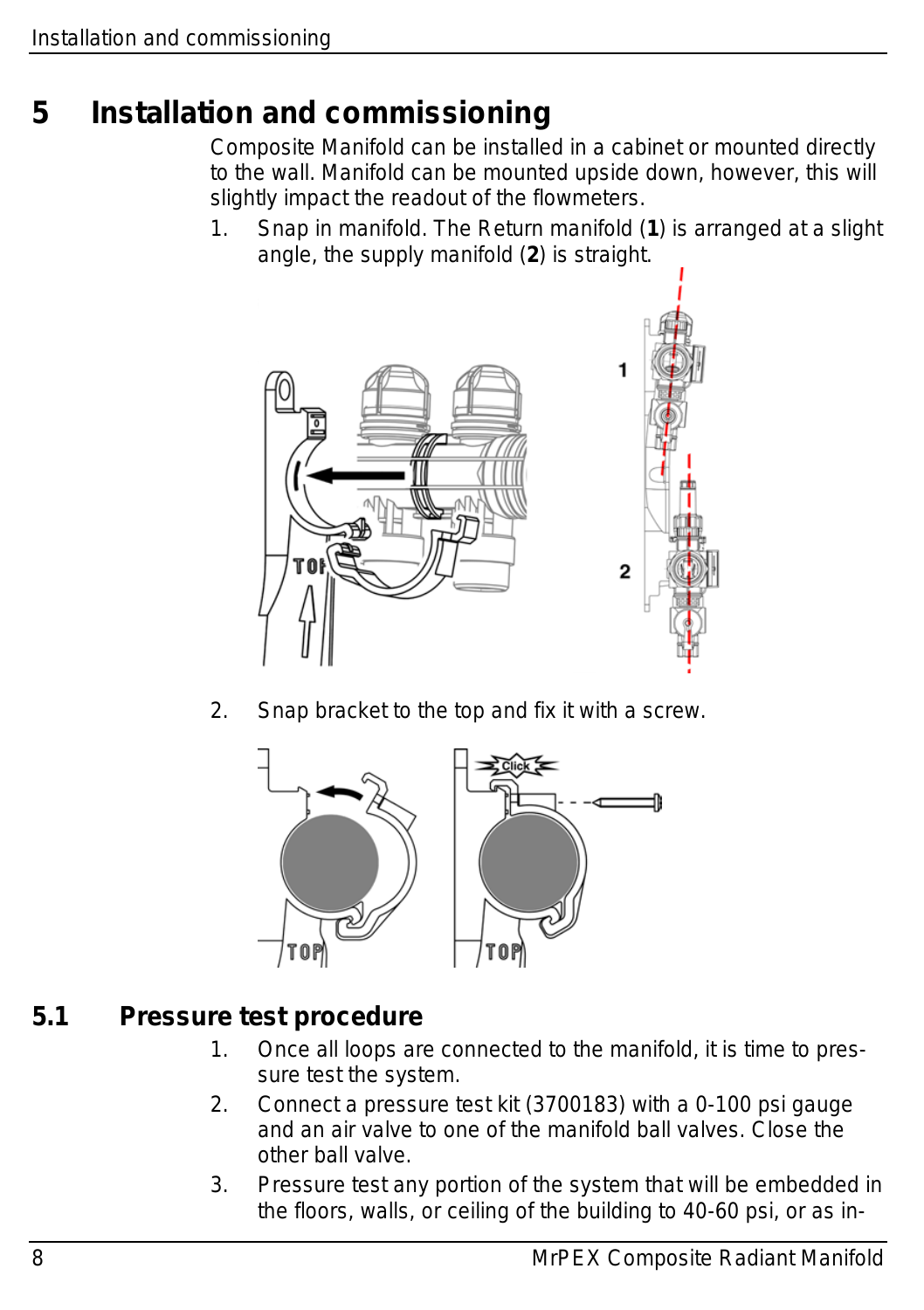dicated by local codes, whichever is greater for at least 1 hour, or for a sufficient period to determine if any leaks exist in the system. Reduce pressure to 30 psi prior to embedding the tubing. A 30-40 psi pressure test should remain during phases of construction to monitor system integrity.

### <span id="page-8-0"></span>**5.2 System filling, purging and venting**

- 1. Close all supply and return loop valves and main ball-valves.
- 2. Connect the supply hose to the drain valve (**4**) on the supply side. Connect another hose to the drain valve on the return side, placing the end in a large bucket or container.
- 3. Open the white hand wheel on the supply drain valve.
- 4. Open Return valve of the first loop (**1**).
- 5. Open supply flowmeter valve of the first loop (**3**) very slightly (minimum possible). Leave all other valves closed (**2**).
- 6. Fill and purge system with max. 70 psi. As soon as water starts flowing into the loop, open the supply flowmeter valve (**3**) fully. Let water flush through the first loop into the bucket until no air bubbles are present.

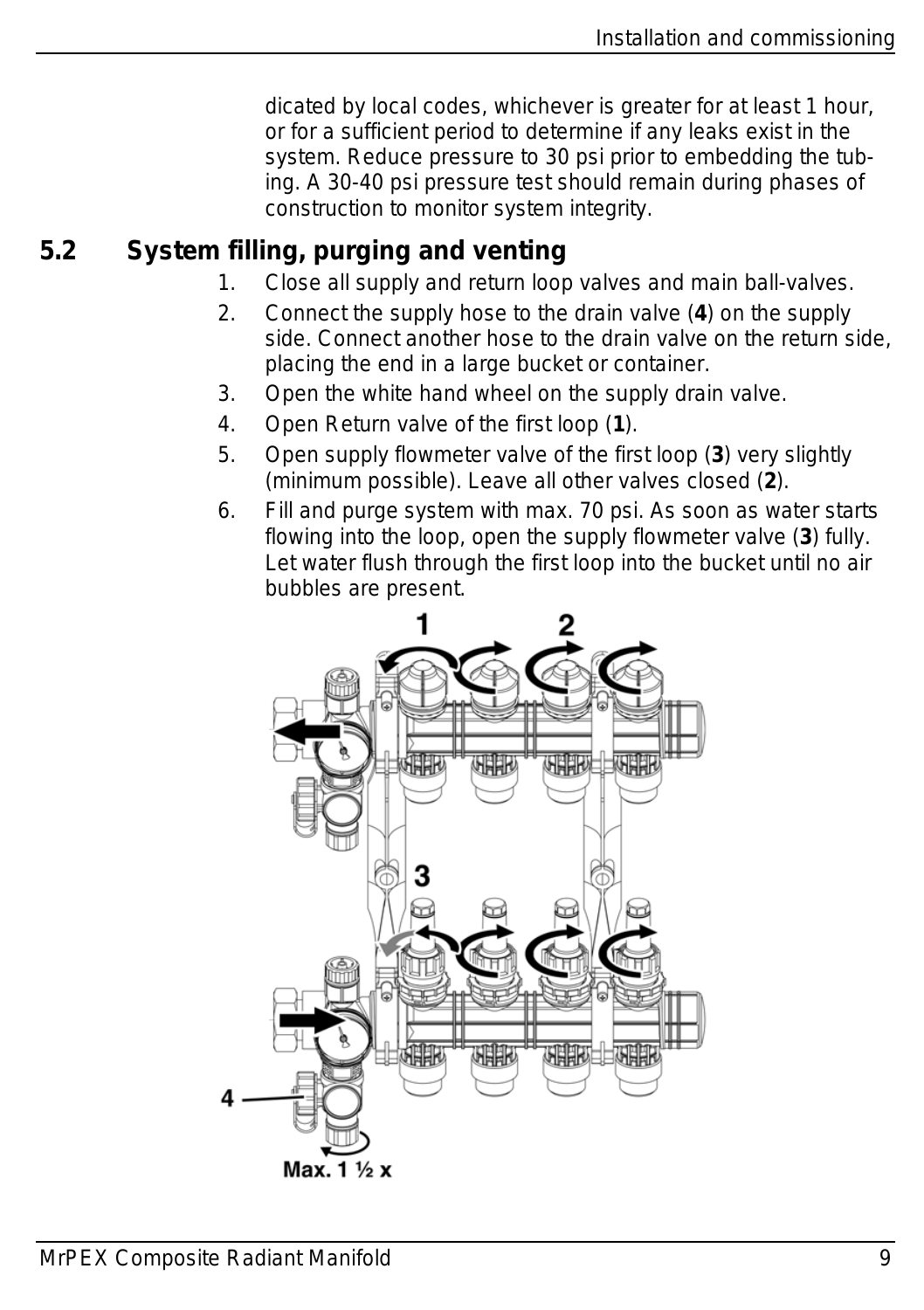- 7. Close supply Flowmeter valve and return valve of the first loop isolating it.
- 8. Open second loop and repeat for all remaining loops.
- 9. Vent system wih the manual air vent.



#### <span id="page-9-0"></span>**5.3 Adjusting the Supply Flowmeter valves**

1. Open Flowmeter valve until you reach the calculated water volume (**1**) is shown on the flow meter.



2. Setting the memory stop.

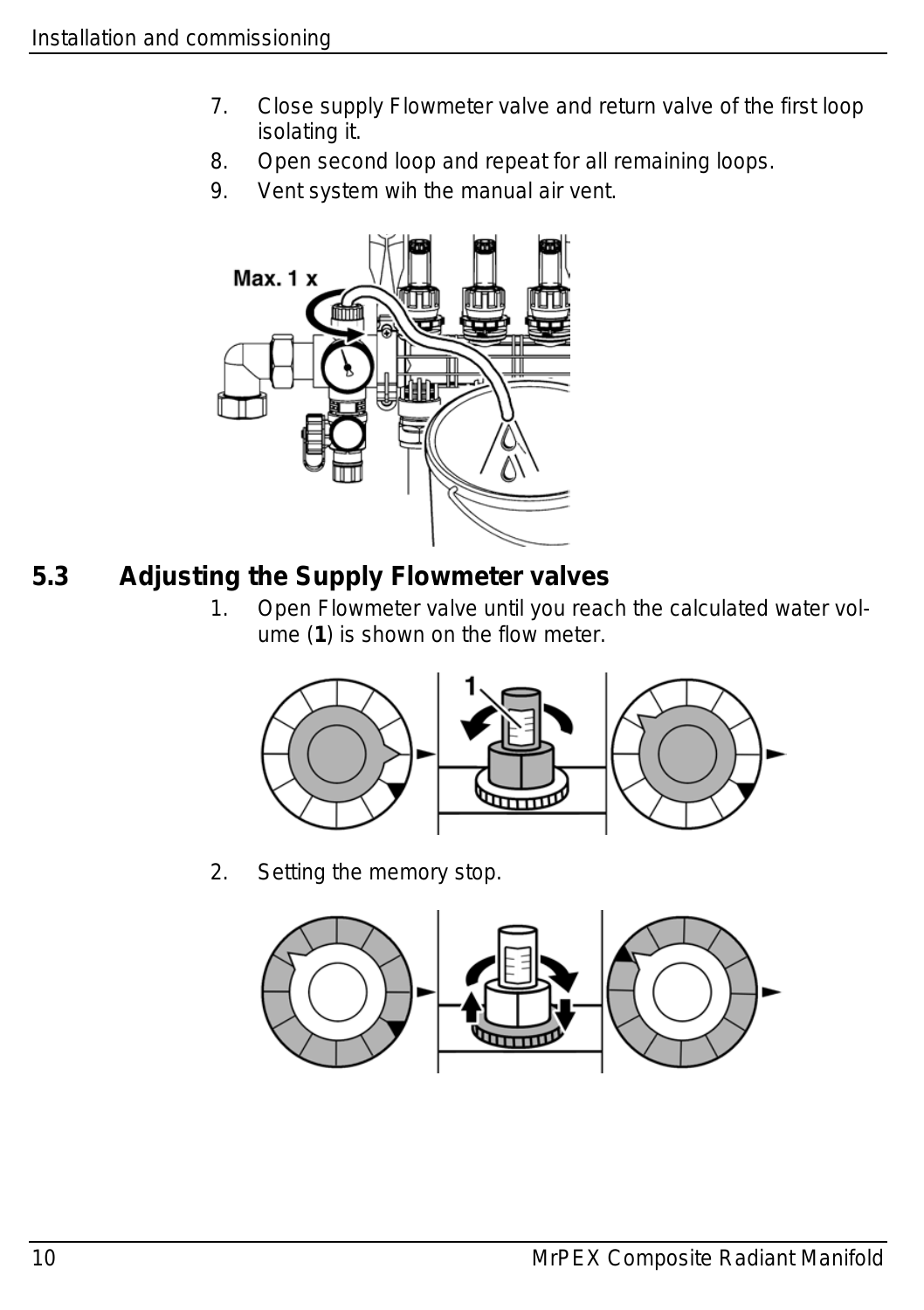## <span id="page-10-0"></span>**6 Warranty**

The manufacturer's warranty for this product is 24 months from date of purchase.

## <span id="page-10-1"></span>**7 Customer satisfaction**

Customer satisfaction is our prime objective. Please get in touch with us if you have any questions, suggestions or problems regarding this product.

#### <span id="page-10-2"></span>**8 Addresses**

Please contact us at:

MrPEX Systems 5300 Alpine Dr. NW, suite 200 Ramsey, MN 55303

Toll free: 800-716-3406 Fax: 952-423-6114 Email: info@mrpexsystems.com Website: www.mrpexsystems.com